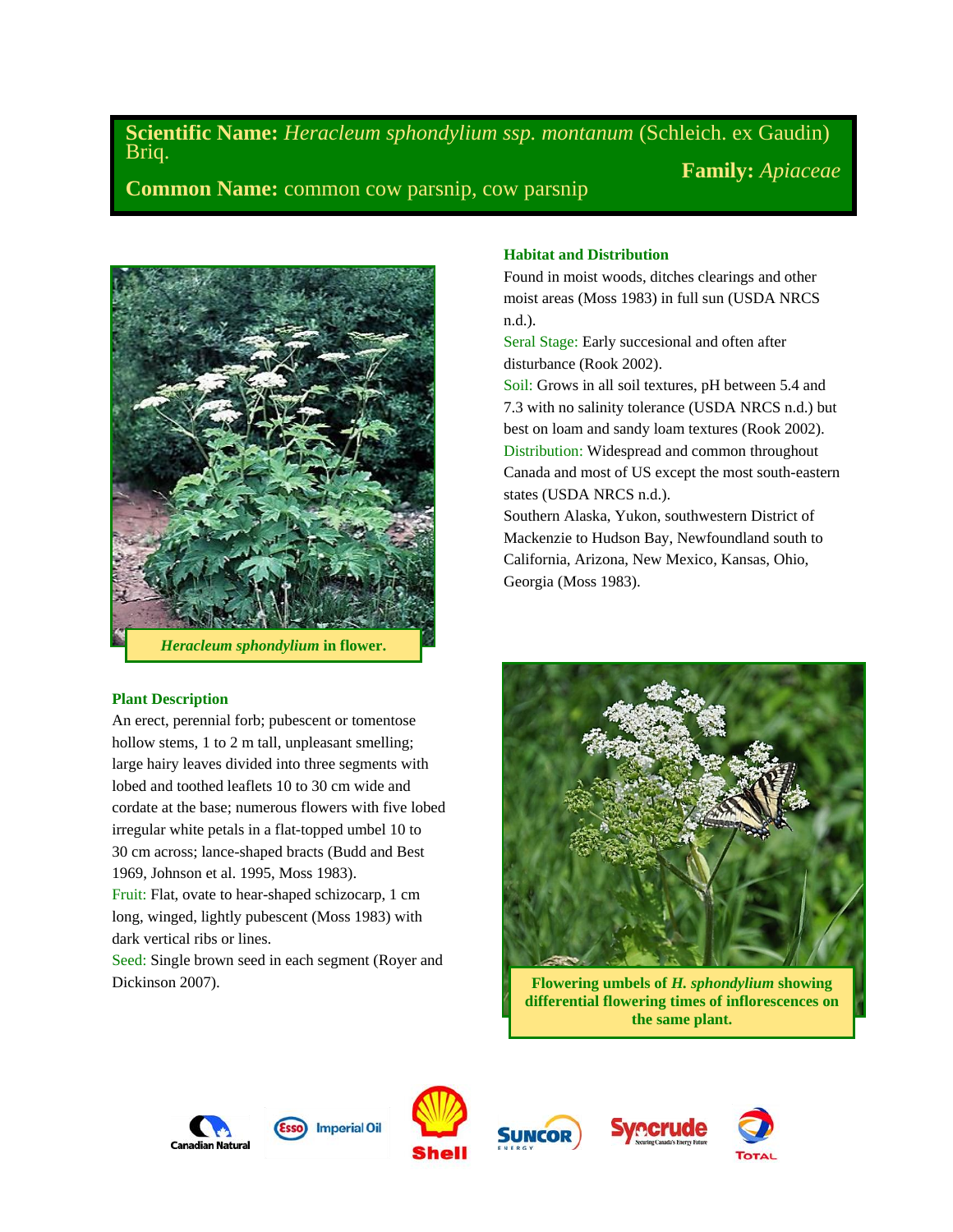# **Phenology**

Umbels on each plant will flower at different times such that seeds will ripen over a long period. In northern Alberta, plants bloom in June and seeds ripen through July.

# **Pollination**

Frequently pollinated by syrphid and tachinid flies (Tooker et al. 2006).

# **Seed Dispersal**

*Heracleum* sp. are spread by wind as well as by water (Page et al. 2006).



### **Genetics**

2n=22 (Moss 1983).

### **Symbiosis**

No known symbionts.

### **Seed Processing**

Collection: Hand collected in paper bags (Luna et al. 2008). Has been found to be a skin irritant; it is recommended that gloves are worn if you are handling plants (Tilford 1997). Seed Weight: 6.0 to 14.6 g/1,000 seed (Royal Botanic Gardens Kew 2008).

# Seed by Weight: 105,000 seeds/kg (USDA NRCS n.d.).

Fruit Weight: 217.30 seeds/g or 4.606 g/1,000 seeds. Harvest Dates: Mid to late August – early September. Cleaning: Seeds are cleaned using an air blower and screens.

Storage Behaviour: Orthodox (Royal Botanic Gardens Kew 2008).

Storage: Viability is lost after five years of storage in a warehouse. Viability maintained when stored in hermetic storage at -18°C (Royal Botanic Gardens Kew 2008).

Longevity: Seed dormancy is non-deep morphological-physiological dormancy (Luna et al. 2008). Seed has remained viable in storage for 8 years (Royal Botanic Gardens Kew 2008).

# **Propagation**

Natural Regeneration: By seed (Rook 2002). Germination: Germination did not occur in the first year (Luna et al. 2008).

Germination occurred at temperatures 22/17°C (night/day) with pre-treatments (Baskin and Baskin 2001).

96% germination on a medium of 1% agar under temperatures of 5°C in 8 hr light and 16 hr dark (Royal Botanic Gardens Kew 2008).

Pre-treatment: Luna et al. (2008) used the following: pre-planting treatment of a 72 hour water soak of fresh seeds, water changed daily. Seeds were placed into a 100 day cold, moist stratification, i.e., in fine mesh bags and buried in moist peat moss in a ventilated container under refrigeration at 1 to 3°C. The running water pre-soak treatment is necessary to leach out inhibitors on seed coats.

Direct seeding by hand, lightly covered with 50% milled sphagnum peat, perlite, and vermiculite with Osmocote controlled release and Micromax fertilizers. Seeds did not germinate the 1st year; containers were placed in outdoor nursery for remainder of growing season and were winterized outdoors. Initial germination occurred the following spring. Total time to harvest was 1.5 years.







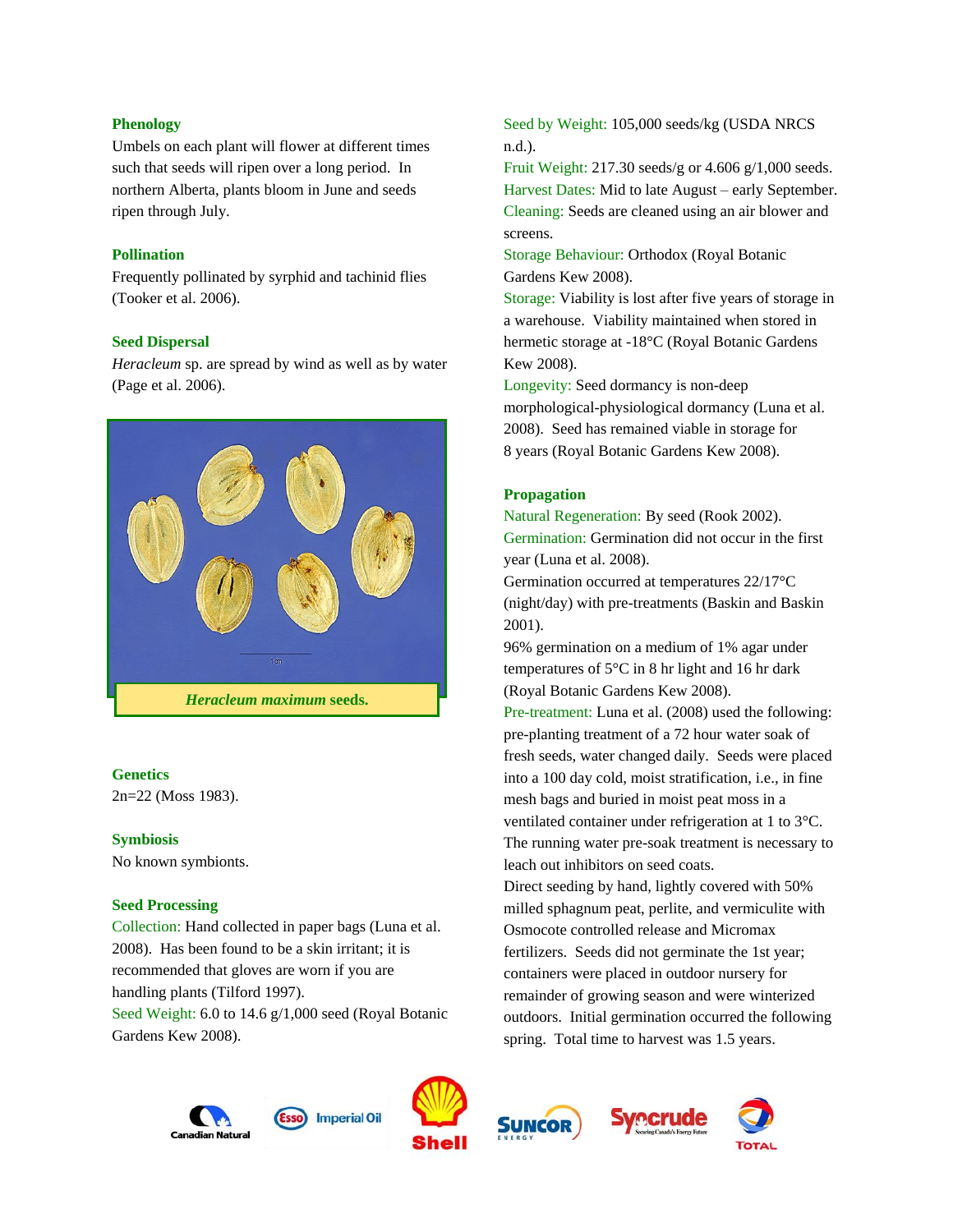112 day cold stratification was used to coax seed to germinate (Baskin and Baskin 2001). Vegetative Propagation: No literature found.

#### **Aboriginal/Food Uses**

Food: Young stalks can be roasted and the pith scraped out and eaten; stem marrow has a sweet licorice taste and can be eaten raw or cooked as can leaf stalks; roots can also be cooked (Johnson et al. 1995, Turner 1997). *H. maximum* can be substituted for celery and eaten raw or cooked (MacKinnon et al. 2009).

Medicinal: A paste can be made with *H. maximum* roots and applied to relive swollen or aching limbs (Johnson et al. 1995). Cooked roots can be ingested to treat gas, colic and cramps, and fresh roots are used as a tea to relieve sore throats, coughs and headaches (MacKinnon et al. 2009). However, caution is necessary: this plant contains furanocoumarins (light-activated antimicrobials) so the roots and outer skin of the plant can irritate and blister skin and lips and may damage DNA (Johnson et al. 1995, MacKinnon et al. 2009). Can also be used as an immunostimulant as well as has significant anti-fungal, antimycobacterial and antiviral properties (Webster et al. 2006). Other: Stalks were part of Sun Dance rituals of the Blackfoot Tribe (Tannas 2004).

#### **Wildlife/Forage Uses**

Wildlife: It is moderately palatable to grazing and browsing animals as well as to humans (USDA NRCS n.d.) and decreases with grazing. In the fall, deer, elk and bears eat the stems and leaves, and birds eat the seeds (Johnson et al. 1995).

Livestock: Forage value is good, palatable all season long (Tannas 2004).

Grazing Response: A decreaser and in some cases an increaser depending on livestock accessibility to area; plants produce numerous seeds large food reserves in its roots so it can withstand some grazing (Tannas 2004).

## **Reclamation Potential**

Said to be moderately good for soil stabilization and erosion control (Parks Conservancy 2013).

#### **Commercial Resources**

Availability: None known in Alberta.

#### **Notes**

*Heracleum maximum* is listed as 68% intact (less occurrences than expected) in the Alberta oil sands region (Alberta Biodiversity Monitoring Institute 2014).

Can be confused with *Heracleum mantegazzianum*  which is an invasive weed in Canada *(*Page et al. 2006).

Synonyms include *Heracleum maximum* and *Heracleum lanatum* (ITIS n.d.).

Known in British Columbia as Indian rhubarb or wild rhubarb (Turner 1997).

The genus refers to the son of Zeus, Hercules. Has been known to cause dermatitis in humans (Budd and Best 1969).

# **Photo Credits**

Photo 1: © L.J. Dorr, Courtesy of Smithsonian Institution, Department of Systematic Biology, Botany.

Photo 2: Wild Rose Consulting, Inc. Photo 3: Steve Hurst @ USDA-NRCS Plant Materials Database.

## **References**

Alberta Biodiversity Monitoring Institute, 2014. The status of biodiversity in the oil sands region of Alberta. Alberta Biodiversity Monitoring Institute, Edmonton, Alberta. 47 pp. [http://www.abmi.ca/FileDownloadServlet?filename=](http://www.abmi.ca/FileDownloadServlet?filename=11489_OSA_Report_HIGH_RES.pdf&dir=REPORTS_UPLOAD) [11489\\_OSA\\_Report\\_HIGH\\_RES.pdf&dir=REPORT](http://www.abmi.ca/FileDownloadServlet?filename=11489_OSA_Report_HIGH_RES.pdf&dir=REPORTS_UPLOAD) [S\\_UPLOAD](http://www.abmi.ca/FileDownloadServlet?filename=11489_OSA_Report_HIGH_RES.pdf&dir=REPORTS_UPLOAD) [Last accessed June 16, 2014].

Baskin, C.C. and J.M. Baskin, 2001. Seeds – Ecology, Biogeography, and Evolution of Dormancy and Germination. Academic Press, San Diego, California, USA.







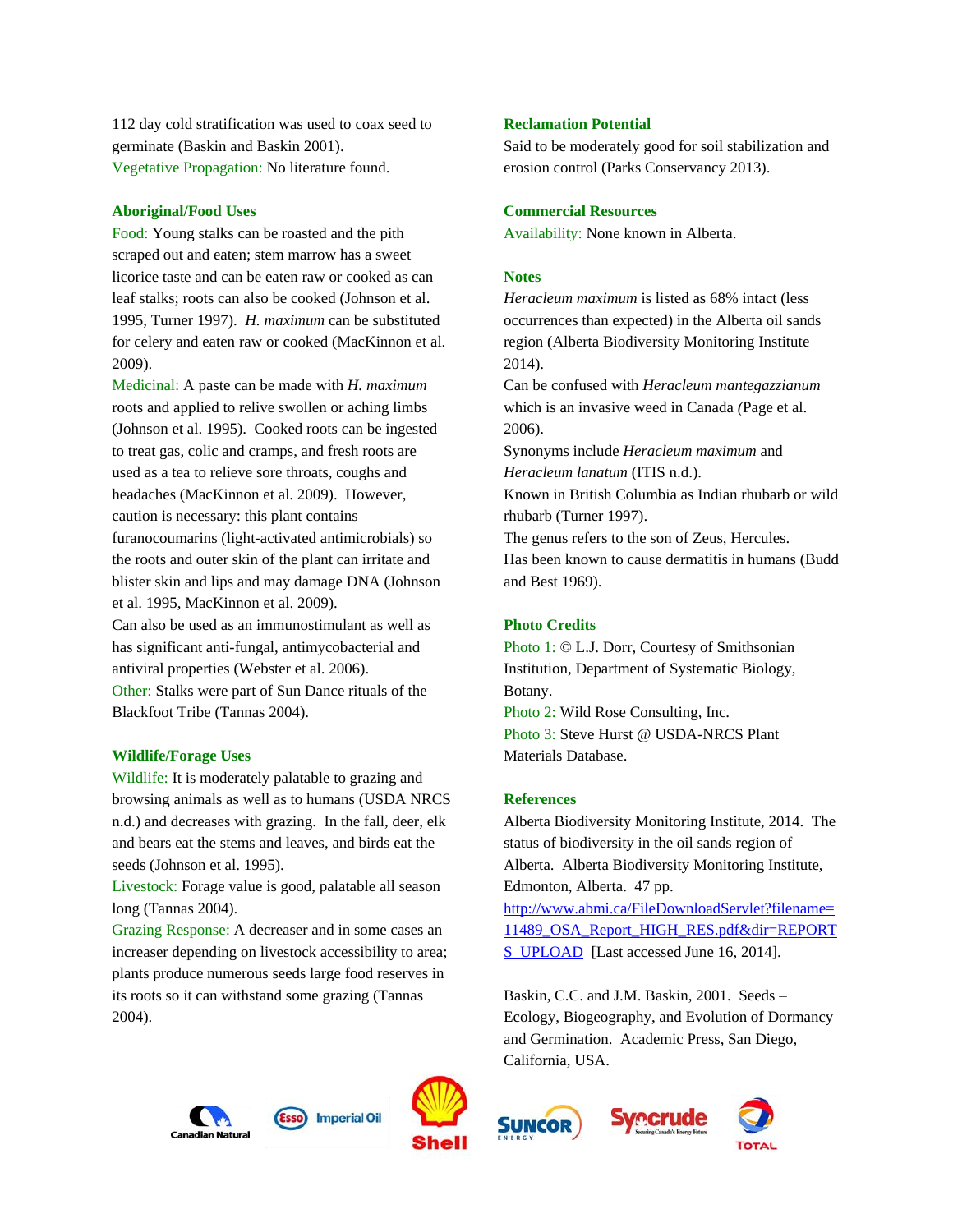Budd, A.C. and K.F. Best, 1969. Wild Plants of the Canadian Prairies. Canada Department of Agriculture, Research Branch, Ottawa, Ontario. Publication No. 983-1969.

ITIS (International Taxonomic Information System), n.d. *Heracleum maximum* Bartram. IN: Integrated taxonomic information system on-line database. [http://www.itis.gov/servlet/SingleRpt/SingleRpt?sear](http://www.itis.gov/servlet/SingleRpt/SingleRpt?search_topic=TSN&search_value=502953) [ch\\_topic=TSN&search\\_value=502953](http://www.itis.gov/servlet/SingleRpt/SingleRpt?search_topic=TSN&search_value=502953) [Last accessed June 14, 2013].

Johnson, D., L. Kershaw, A. MacKinnon and J. Pojar, 1995. Plants of the Western Boreal Forest and Aspen Parkland. Lone Pine Publishing and the Canadian Forest Service. Edmonton, Alberta. 392 pp.

Luna, T., J. Evans and J. Hosokawa, 2008. Propagation protocol for production of container *Heracleum maximum* Bartr. plants (172 ml containers); USDI NPS - Glacier National Park, West Glacier, Montana. IN: University of Idaho, College of Natural Resources, Forest Research Nursery, Native Plant Network, Moscow, Idaho. [http://www.nativeplantnetwork.org/Network/ViewPr](http://www.nativeplantnetwork.org/Network/ViewProtocols.aspx?ProtocolID=5) [otocols.aspx?ProtocolID=5](http://www.nativeplantnetwork.org/Network/ViewProtocols.aspx?ProtocolID=5) [Last accessed June 14, 2013].

Mackinnon, A., L. Kershaw, J.T. Aranason, P. Owen, A. Karst and F Hamersley, 2009. Edible and Medicinal Plants of Canada. Lone Pine Publishing, Edmonton, Alberta. 417 pp.

Moss, E.H., 1983. Flora of Alberta. A manual of flowering plants, conifers, ferns, and fern allies found growing without cultivation in the province of Alberta, Canada. 2nd edition. University of Toronto Press, Toronto Ontario. p. 429.

Page, N.A., R.E. Wall, S.J. Darbyshire and G.A. Mulligan, 2006. The Biology of Invasive Alien Plants in Canada. 4. *Heracleum mantegazzianum* Sommier & Levier. Canadian Journal of Plant Science 86: 569-589.

Parks Conservancy, 2013. *Heracleum lanatum* (Cow Parsnip). IN: Golden Gate National Parks Conservancy, San Francisco, California. [http://www.parksconservancy.org/conservation/plants](http://www.parksconservancy.org/conservation/plants-animals/native-plant-information/cow-parsnip.html) [-animals/native-plant-information/cow-parsnip.html](http://www.parksconservancy.org/conservation/plants-animals/native-plant-information/cow-parsnip.html) [Last accessed October 7, 2013].

Rook, E.J.S., 2002. *Heracleum maximum* Cow parsnip. IN: Plants of the North. [http://www.rook.org/earl/bwca/nature/herbs/heracleu](http://www.rook.org/earl/bwca/nature/herbs/heracleum.html) [m.html](http://www.rook.org/earl/bwca/nature/herbs/heracleum.html) [Last accessed June 14, 2013].

Royal Botanic Gardens Kew, 2008. *Heracleum maximum* Bartram. Seed Information Database. [http://data.kew.org/sid/SidServlet?ID=11906&Num=](http://data.kew.org/sid/SidServlet?ID=11906&Num=Cf8) [Cf8](http://data.kew.org/sid/SidServlet?ID=11906&Num=Cf8) [Last accessed June 14, 2013].

Royer, F. and R. Dickinson, 2007. Plants of Alberta. Lone Pine Publishing, Edmonton, Alberta. 527 pp.

Tannas, K., 2004. Common plants of the western rangelands. Volume 3: Forbs. Olds College, Olds, Alberta and Alberta Agriculture, Food and Rural Development, Edmonton, Alberta. 505 pp.

Tilford, G., 1997. Edible And Medicinal Plants Of The West [e-book]. Mountain Press Publishers. eBook Collection (EBSCOhost), Ipswich, Massachussetts.

Tooker, J.F., M. Hauser and L.M. Hanks, 2006. Floral host plants of Syrphidae and Tachinidae (Diptera) of Central Illinois. Annals of the Entomological Society of America 99(1): 96-112.

Turner, N.J., 1997. Cow parsnip *Heracleum lanatum* Michx. IN: Food Plants of Interior First Peoples. Royal British Columbia Museum Handbook, Victoria, British Columbia. pp. 78-80.